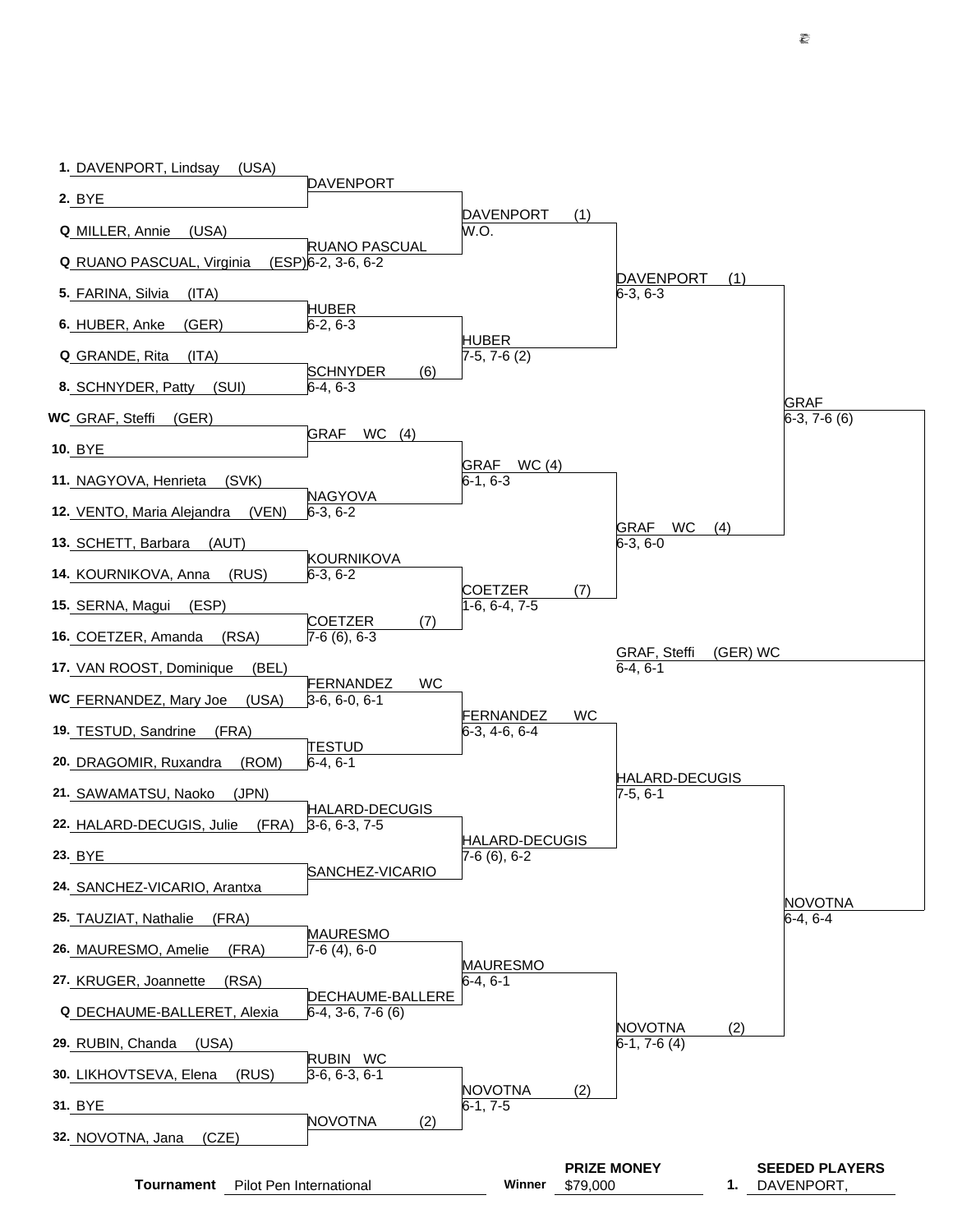| Winner of this event   |                    |          |                 |          | 8.  | VAN ROOST.               |
|------------------------|--------------------|----------|-----------------|----------|-----|--------------------------|
| <b>Surface</b>         | Hard / Outdoors    |          |                 |          |     | COETZER, Amanda          |
| Draw                   | 28M / 32Q / 16D    |          | 17th-32         | \$2,600  | 6.  | <b>SCHNYDER, Patty</b>   |
| <b>Prize</b>           |                    | 9th-16th |                 | \$4.950  | 5.  | <b>TAUZIAT, Nathalie</b> |
| <b>Qualifying Date</b> | August 22-24, 1998 |          | 5th-8th         | \$9,400  | -4. | <b>GRAF, Steffi</b>      |
| <b>Main Draw Date</b>  | August 24-29, 1998 |          | 3rd-4th         | \$17.850 | 3.  | SANCHEZ-VICARI           |
| City                   | New Haven, CT, USA |          | <b>Finalist</b> | \$36,000 | 2.  | NOVOTNA, Jana            |